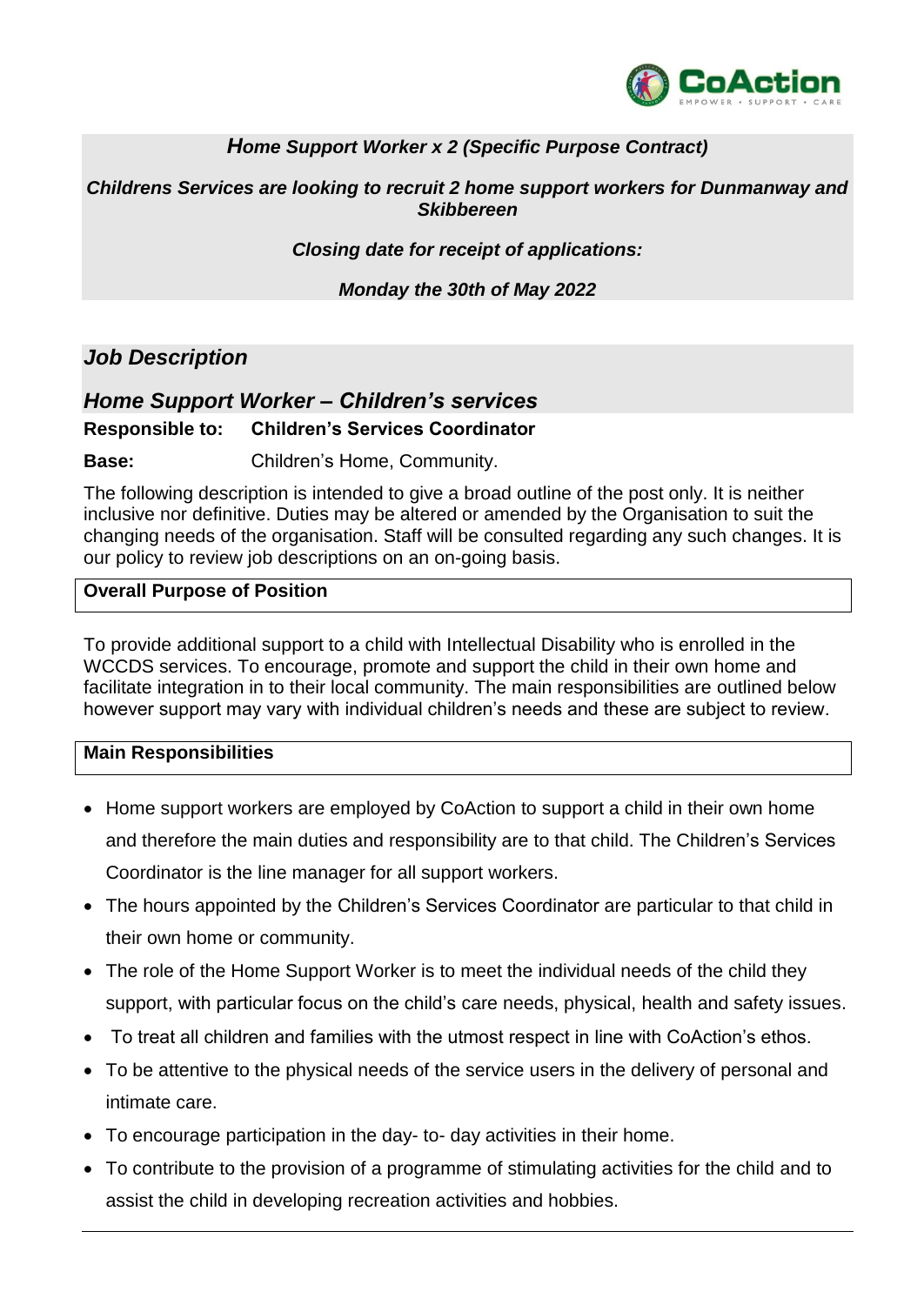

- To escort and assist on social outings in their local community
- To ensure the child is not subjected to any forms of abuse and in particular, to ensure they are not subject to bullying or the threat of bullying.
- To implement agreed programmes with the Children's Services Coordinator .
- Under the guidance of the Children's Services Coordinator to maintain good relationships with the child's family and other professionals.
- To ensure that health and safety guidelines are adhered to at all times.
- To keep the Children's Services Coordinator informed of all matters relating to the child's welfare through regular communication.
- To develop relevant skills and abilities by taking part in training courses open to you.
- To contribute in a positive and energetic manner to the overall development of CoAction and the services it provides.
- Whilst acknowledging the need for the professional sharing of information within the team, you are required to have strict regard to confidentiality within the team.
- To carry out other duties which may be agreed from time to time in discussion with the Children's Services Coordinator

## **Confidentiality**

 All records and information must remain strictly confidential, and all necessary measures must be taken to ensure that this confidentiality is protected.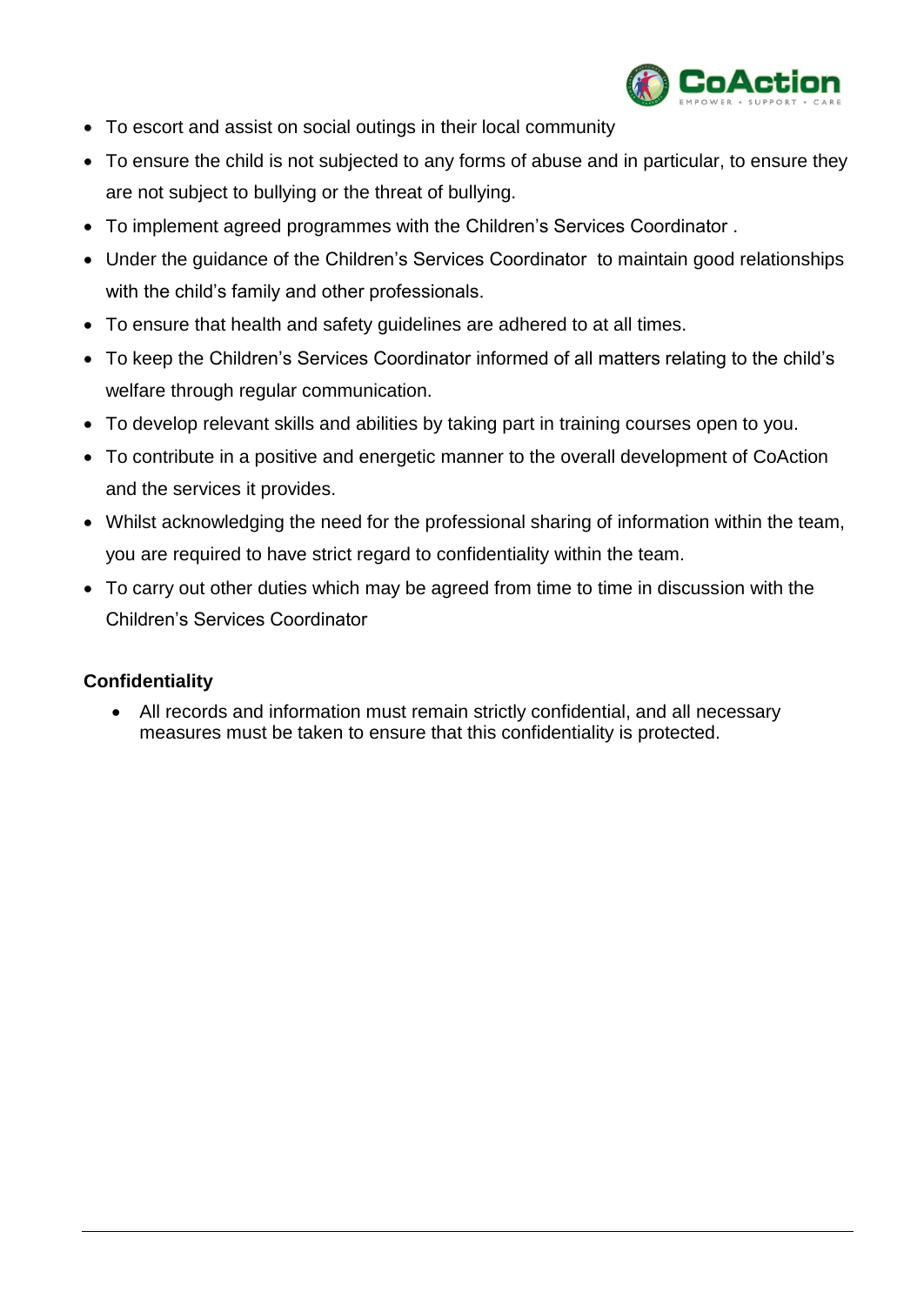

#### **Person Specification**

*Position Title: Home Support worker*

Reports to: Clinical Nurse Specialist Location: Child's Home, Community.

#### **Overall Position Purpose:**

As a Home Support Worker, you will provide support to a child with additional needs. To encourage, promote and facilitate integration to the child in their home and in their local community. This involves ensuring the safe and effective care of the child as well as encouraging them to reach their full potential.

| <b>Essential Qualifications/Experience</b>                     | Desirable                                                                                                                                                                                                                                                                    |
|----------------------------------------------------------------|------------------------------------------------------------------------------------------------------------------------------------------------------------------------------------------------------------------------------------------------------------------------------|
| Qualifications/Experience                                      |                                                                                                                                                                                                                                                                              |
| FETAC level 5 in Healthcare or an equivalent<br>qualification. | A relevant qualification in: Learning<br>Disabilities, Social Studies, Social<br>Sciences, Nursing, or Childcare.<br><b>Challenging Behaviour training</b><br>First Aid<br>Experience of working in the area of<br>intellectual disability would be a<br>distinct advantage. |
| $E_{\text{measured}}$ $\epsilon$ $\epsilon$ $\epsilon$         | Nachaella Chille                                                                                                                                                                                                                                                             |

| <b>Essential Skills</b>                                           | Desirable Skills |
|-------------------------------------------------------------------|------------------|
| of<br>effectively<br>with<br>Communicate<br>$\mathbf{a}$<br>range |                  |
| stakeholders.                                                     |                  |
| Basic IT skills including email, internet and online              |                  |
| client information systems.                                       |                  |
| Excellent observation and recording skills.                       |                  |
| Team worker.                                                      |                  |
| A positive attitude and self motivation skills                    |                  |
| The ability to carry out intimate and personal care               |                  |
| with children who have high support needs.                        |                  |
| follow<br>The<br>postural<br>ability<br>to                        |                  |
| management/physiotherapy/speech<br>&<br>language                  |                  |
| therapy programmes                                                |                  |

**Key Competencies (i.e. what are the key skills that are required to do this job)**

- **1 The ability to carry out intimate and personal care.**
- **2 Excellent observation and recording skills.**
- **3 Ability to work on your own initiative well within a team.**
- **4 The ability to adhere to care plans and to report on their effectiveness.**